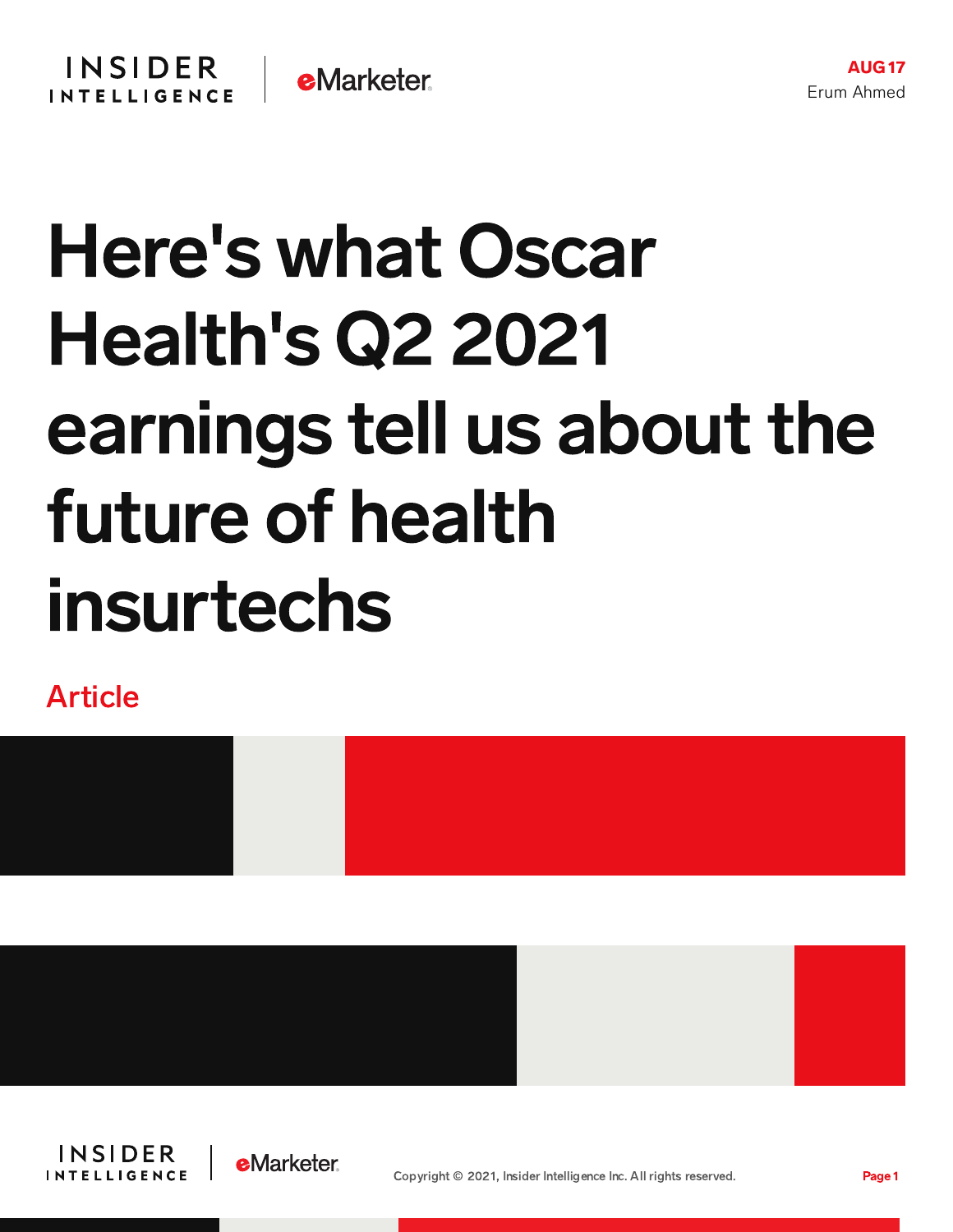The news: Oscar Health [released](https://www.businesswire.com/news/home/20210812005864/en/Oscar-Health-Announces-Results-for-Second-Quarter-2021) its Q2 2021 financial results (which put a spotlight on its overall membership growth) and at the same time, announced its plans to expand into new markets:

- Oscar Health's total membership grew to 563,114 in Q2 2021—a 35% annual increase from its 417, 480 members last year.
- It plans to leverage its momentum to expand its plans into three new states and 146 counties.

How we got here: The CMS' initiative to [extend](https://content-na1.emarketer.com/here-s-why-1-9-trillion-coronavirus-stimulus-plan-good-news-health-insurtechs) the Affordable Care Act (ACA) open enrollment period enabled more members than ever before to sign up for health insurance plans this year.

## In previous years, ACA plan enrollment was typically held in November through January in most states—but this period was extended during the pandemic.

- President Biden created a special enrollment period (SEP) that was initially planned to extend open enrollment for three months, but was extended to August 15, 2021 (an additional four months).
- This SEP meant individuals had more time to sign up for a new plan, including those who may have missed the initial deadline to get insurance, those who lost their employer-sponsored coverage, and those who simply wanted to switch their health insurance plan were given more time to sign up for a new plan.

## As a result, insurtechs like Oscar Health saw a bump in membership growth, and in turn revenues.

Oscar said it raked in \$838.1 million in Q2 2021 from direct policy premiums (an annual increase of 44%) thanks to increased enrollment from the special enrollment period.

What**'**s next? Insurtechs are launching diabetes-focused, low-cost health insurance plans—a smart bet to sustain new member growth considering how many people suffer from the condition and are looking for ways to offset rising out-of-pocket costs for managing chronic conditions.

Oscar Health announced it will roll out a new plan that'll enable diabetic patients to get \$0 PCP visits, \$0 diabetic labs, and cap insulin costs at \$100 a month.

**INSIDER** 

**INTELLIGENCE** 

**e**Marketer